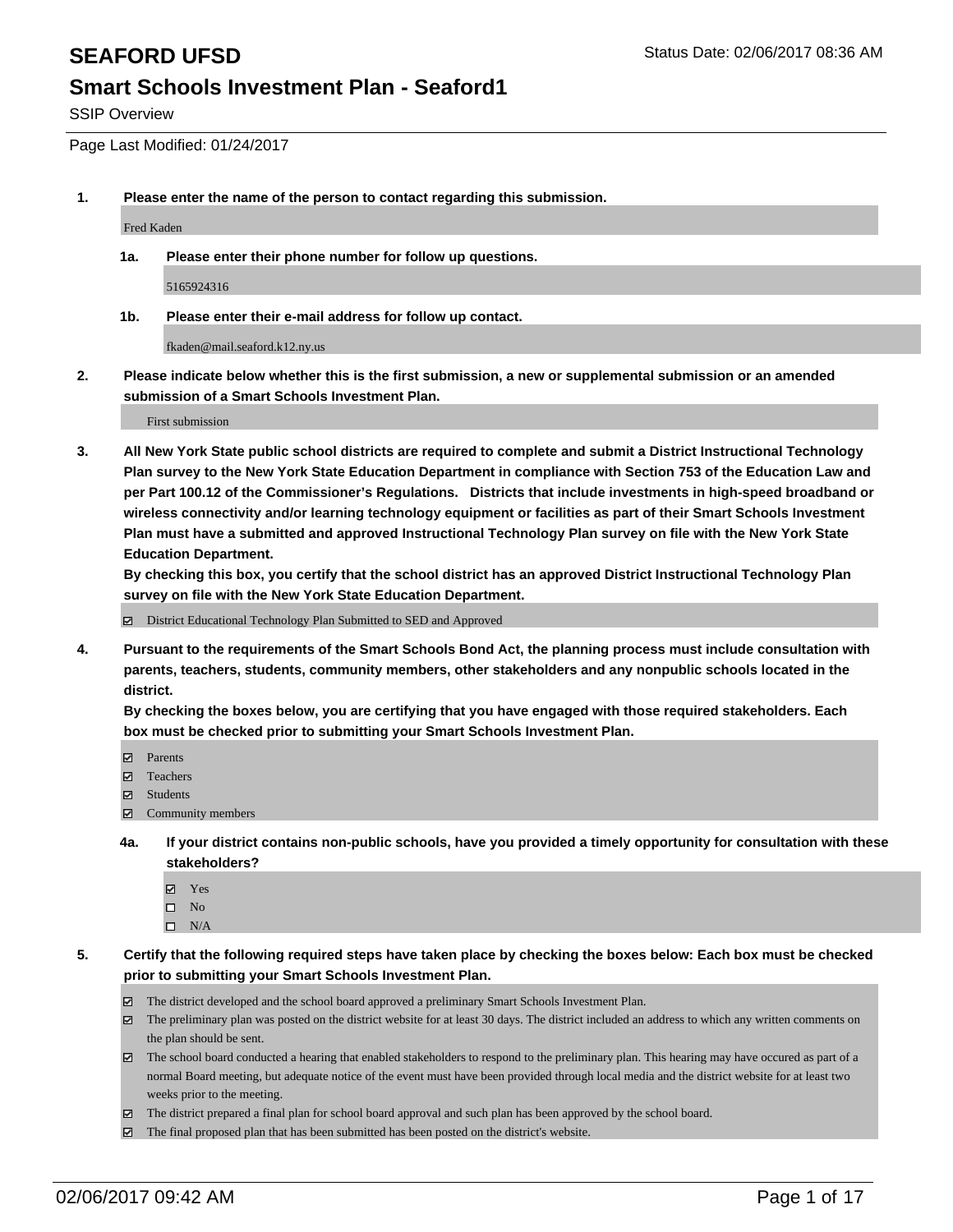SSIP Overview

Page Last Modified: 01/24/2017

**5a. Please upload the proposed Smart Schools Investment Plan (SSIP) that was posted on the district's website, along with any supporting materials. Note that this should be different than your recently submitted Educational Technology Survey. The Final SSIP, as approved by the School Board, should also be posted on the website and remain there during the course of the projects contained therein.**

Smart Schools Plan\_00000001.pdf

**5b. Enter the webpage address where the final Smart Schools Investment Plan is posted. The Plan should remain posted for the life of the included projects.**

www.seaford.k12.ny.us

**6. Please enter an estimate of the total number of students and staff that will benefit from this Smart Schools Investment Plan based on the cumulative projects submitted to date.**

3,000

- **7. An LEA/School District may partner with one or more other LEA/School Districts to form a consortium to pool Smart Schools Bond Act funds for a project that meets all other Smart School Bond Act requirements. Each school district participating in the consortium will need to file an approved Smart Schools Investment Plan for the project and submit a signed Memorandum of Understanding that sets forth the details of the consortium including the roles of each respective district.**
	- $\Box$  The district plans to participate in a consortium to partner with other school district(s) to implement a Smart Schools project.
- **8. Please enter the name and 6-digit SED Code for each LEA/School District participating in the Consortium.**

| <b>Partner LEA/District</b> | <b>ISED BEDS Code</b> |
|-----------------------------|-----------------------|
| (No Response)               | (No Response)         |

**9. Please upload a signed Memorandum of Understanding with all of the participating Consortium partners.**

(No Response)

**10. Your district's Smart Schools Bond Act Allocation is:**

\$1,103,841

**11. Enter the budget sub-allocations by category that you are submitting for approval at this time. If you are not budgeting SSBA funds for a category, please enter 0 (zero.) If the value entered is \$0, you will not be required to complete that survey question.**

|                                       | Sub-        |
|---------------------------------------|-------------|
|                                       | Allocations |
| School Connectivity                   | 1,101,870   |
| Connectivity Projects for Communities | O           |
| <b>Classroom Technology</b>           |             |
| Pre-Kindergarten Classrooms           |             |
| Replace Transportable Classrooms      |             |
| High-Tech Security Features           |             |
| Totals:                               | 1,101,870   |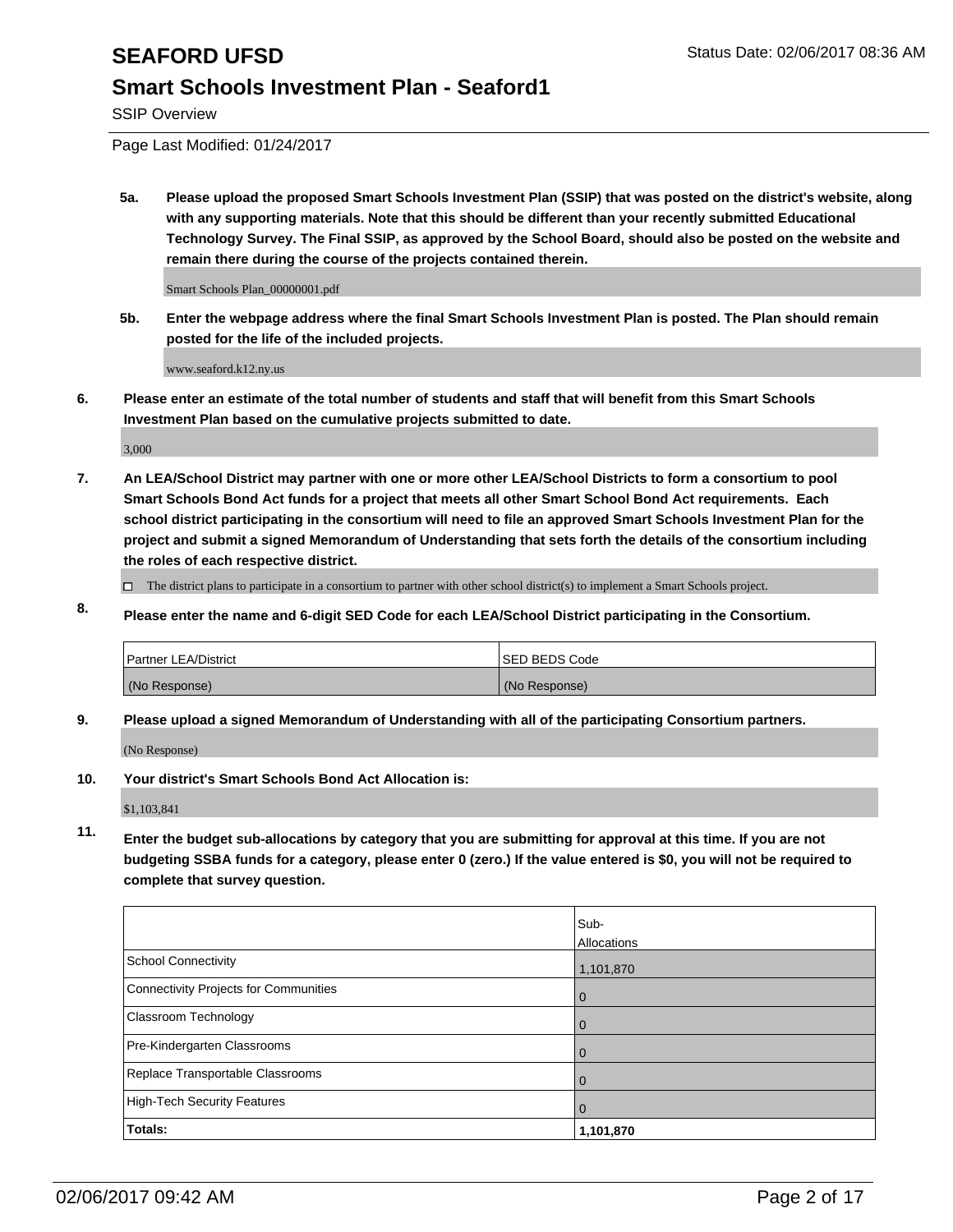School Connectivity

Page Last Modified: 01/27/2017

- **1. In order for students and faculty to receive the maximum benefit from the technology made available under the Smart Schools Bond Act, their school buildings must possess sufficient connectivity infrastructure to ensure that devices can be used during the school day. Smart Schools Investment Plans must demonstrate that:**
	- **sufficient infrastructure that meets the Federal Communications Commission's 100 Mbps per 1,000 students standard currently exists in the buildings where new devices will be deployed, or**
	- **is a planned use of a portion of Smart Schools Bond Act funds, or**
	- **is under development through another funding source.**

**Smart Schools Bond Act funds used for technology infrastructure or classroom technology investments must increase the number of school buildings that meet or exceed the minimum speed standard of 100 Mbps per 1,000 students and staff within 12 months. This standard may be met on either a contracted 24/7 firm service or a "burstable" capability. If the standard is met under the burstable criteria, it must be:**

**1. Specifically codified in a service contract with a provider, and**

**2. Guaranteed to be available to all students and devices as needed, particularly during periods of high demand, such as computer-based testing (CBT) periods.**

**Please describe how your district already meets or is planning to meet this standard within 12 months of plan submission.**

We are contracting with Nassau BOCES for an additional 100mb of connectivity.

**1a. If a district believes that it will be impossible to meet this standard within 12 months, it may apply for a waiver of this requirement, as described on the Smart Schools website. The waiver must be filed and approved by SED prior to submitting this survey.**

□ By checking this box, you are certifying that the school district has an approved waiver of this requirement on file with the New York State Education Department.

**2. Connectivity Speed Calculator (Required)**

|                         | INumber of<br>Students | Multiply by<br>100 Kbps | Divide by 1000 Current Speed<br>Ito Convert to<br>l Reauired<br> Speed in Mb | lin Mb | Expected<br>Speed to be<br>Attained Within   Required<br>12 Months | Expected Date<br><b>When</b><br>Speed Will be<br><b>Met</b> |
|-------------------------|------------------------|-------------------------|------------------------------------------------------------------------------|--------|--------------------------------------------------------------------|-------------------------------------------------------------|
| <b>Calculated Speed</b> | 2,252                  | 225,200                 | 225.2                                                                        | 100    | 250                                                                | 2/2017                                                      |

**3. Describe how you intend to use Smart Schools Bond Act funds for high-speed broadband and/or wireless connectivity projects in school buildings.**

Our plan is to increase the bandwidth for our direct and our wireless connection, by updating the network cabling throughout the district.

**4. Describe the linkage between the district's District Instructional Technology Plan and the proposed projects. (There should be a link between your response to this question and your response to Question 1 in Part E. Curriculum and Instruction "What are the district's plans to use digital connectivity and technology to improve teaching and learning?)**

Our plan is to convert the District to a cloud based environment which will require sufficient infrastructure speed. We are attempting to create an environment where the "Flipped Classroom" concept will be more easily created and useable by our teachers and students. the district has increased the number of learning management systems used (Think Central, Go Math, Ed-Moto, etc...); therefore the increased bandwidth is needed to access these services consistently.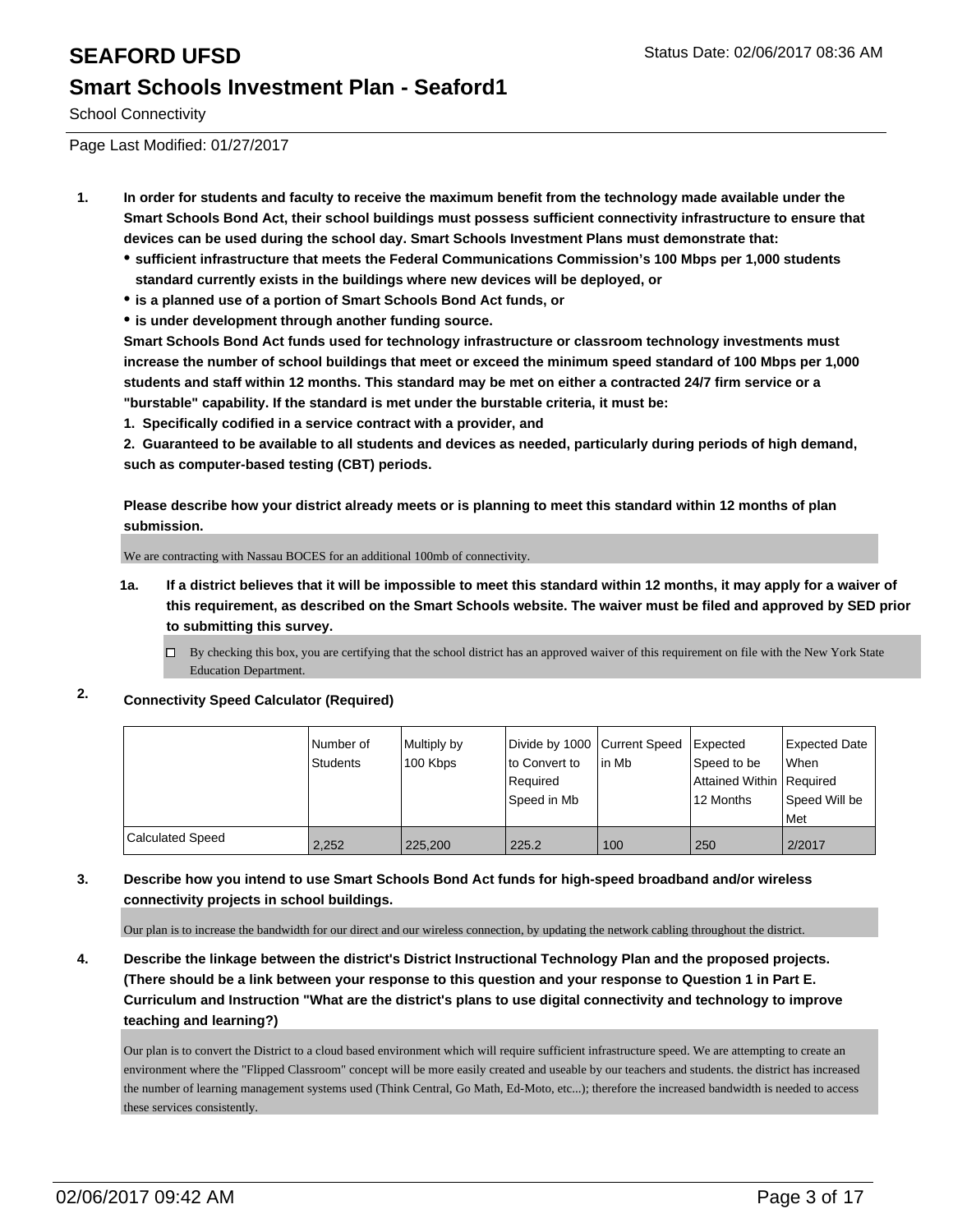# **SEAFORD UFSD** Status Date: 02/06/2017 08:36 AM **Smart Schools Investment Plan - Seaford1**

School Connectivity

Page Last Modified: 01/27/2017

**5. If the district wishes to have students and staff access the Internet from wireless devices within the school building, or in close proximity to it, it must first ensure that it has a robust Wi-Fi network in place that has sufficient bandwidth to meet user demand.**

**Please describe how you have quantified this demand and how you plan to meet this demand.**

The District currently has 802.11ac capability. Smart Schools funds will allow for the wiring of next generation access points.

**6. As indicated on Page 5 of the guidance, the Office of Facilities Planning will have to conduct a preliminary review of all capital projects, including connectivity projects. Please indicate on a separate row each project number given to you by the Office of Facilities Planning.**

| Project Number  |  |
|-----------------|--|
|                 |  |
| 280206037999BA1 |  |
|                 |  |

**7. Certain high-tech security and connectivity infrastructure projects may be eligible for an expedited review process as determined by the Office of Facilities Planning.**

**Was your project deemed eligible for streamlined review?**

Yes

**7a. Districts that choose the Streamlined Review Process will be required to certify that they have reviewed all installations with their licensed architect or engineer of record and provide that person's name and license number. The licensed professional must review the products and proposed method of installation prior to implementation and review the work during and after completion in order to affirm that the work was codecompliant, if requested.**

I certify that I have reviewed all installations with a licensed architect or engineer of record.

**8. Include the name and license number of the architect or engineer of record.**

| 'Name                            | License Number |
|----------------------------------|----------------|
| H2M Architects- Saverio Belfiore | 33063          |

**9. If you are submitting an allocation for School Connectivity complete this table. Note that the calculated Total at the bottom of the table must equal the Total allocation for this category that you entered in the SSIP Overview overall budget.**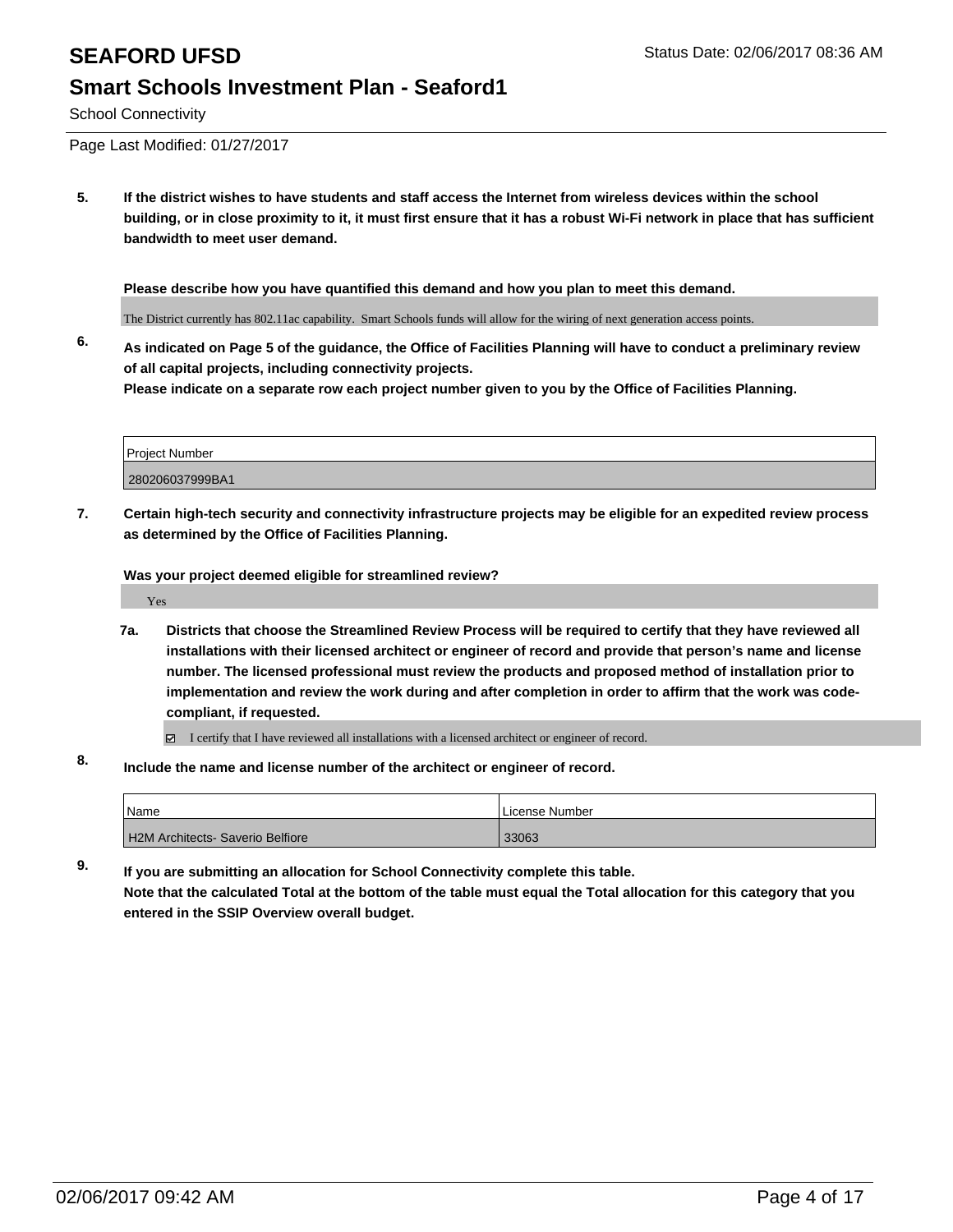School Connectivity

Page Last Modified: 01/27/2017

|                                            | Sub-          |
|--------------------------------------------|---------------|
|                                            | Allocation    |
| Network/Access Costs                       | (No Response) |
| <b>Outside Plant Costs</b>                 | (No Response) |
| School Internal Connections and Components | 1,101,870     |
| <b>Professional Services</b>               | (No Response) |
| Testing                                    | (No Response) |
| <b>Other Upfront Costs</b>                 | (No Response) |
| <b>Other Costs</b>                         | (No Response) |
| Totals:                                    | 1,101,870     |

**10. Please detail the type, quantity, per unit cost and total cost of the eligible items under each sub-category. This is especially important for any expenditures listed under the "Other" category. All expenditures must be eligible for tax-exempt financing to be reimbursed through the SSBA. Sufficient detail must be provided so that we can verify this is the case. If you have any questions, please contact us directly through smartschools@nysed.gov. NOTE: Wireless Access Points should be included in this category, not under Classroom Educational Technology, except those that will be loaned/purchased for nonpublic schools.**

| Select the allowable expenditure | Item to be purchased           | Quantity | Cost per Item | <b>Total Cost</b> |
|----------------------------------|--------------------------------|----------|---------------|-------------------|
| type.                            |                                |          |               |                   |
| Repeat to add another item under |                                |          |               |                   |
| each type.                       |                                |          |               |                   |
| <b>Connections/Components</b>    | Network drop installment-Labor | 2.310    | 280           | 646,800           |
| <b>Connections/Components</b>    | Network Drop                   | 2.310    | 197           | 455.070           |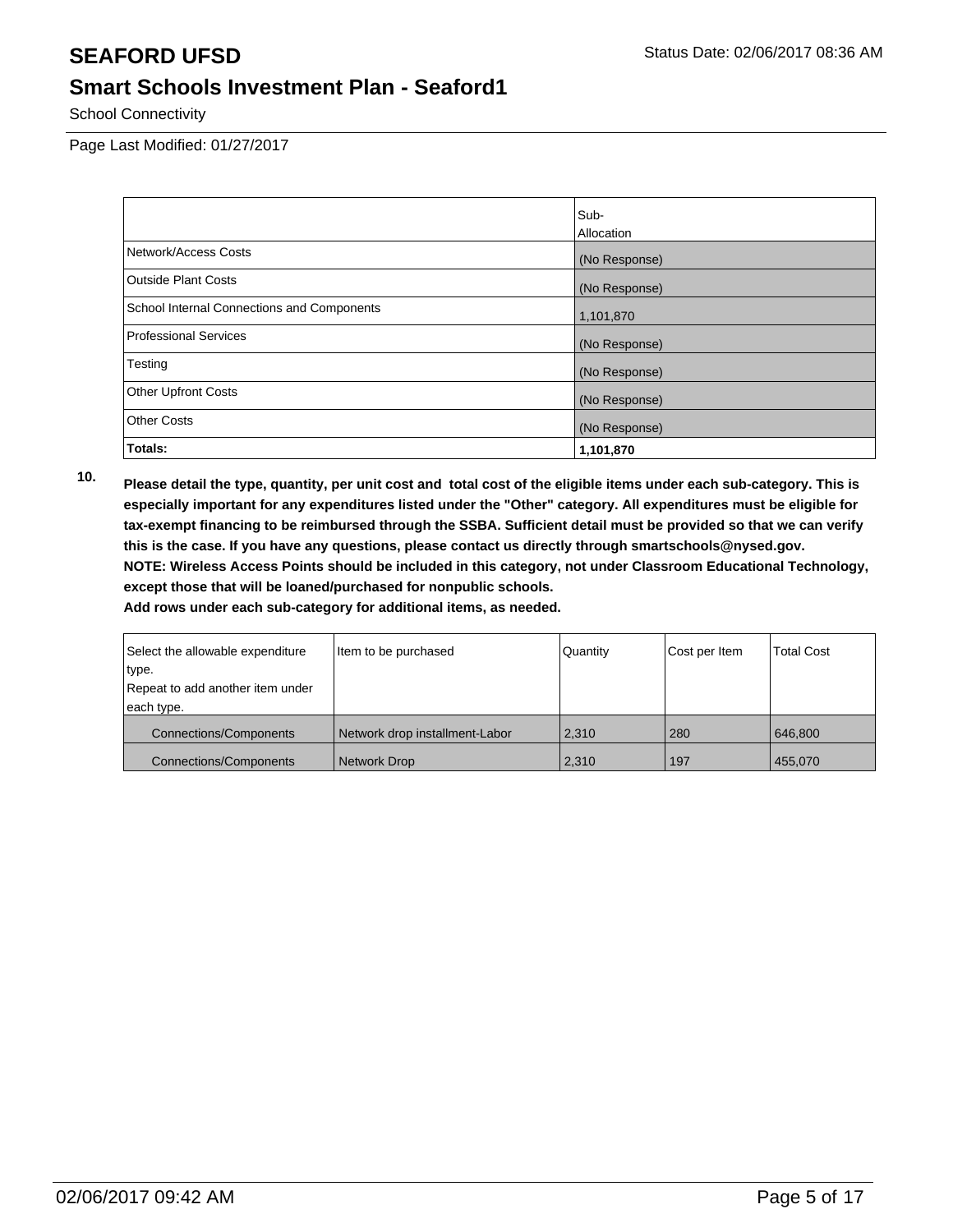Community Connectivity (Broadband and Wireless)

Page Last Modified: 02/06/2017

**1. Describe how you intend to use Smart Schools Bond Act funds for high-speed broadband and/or wireless connectivity projects in the community.**

(No Response)

**2. Please describe how the proposed project(s) will promote student achievement and increase student and/or staff access to the Internet in a manner that enhances student learning and/or instruction outside of the school day and/or school building.**

(No Response)

**3. Community connectivity projects must comply with all the necessary local building codes and regulations (building and related permits are not required prior to plan submission).**

 $\Box$  I certify that we will comply with all the necessary local building codes and regulations.

**4. Please describe the physical location of the proposed investment.**

(No Response)

**5. Please provide the initial list of partners participating in the Community Connectivity Broadband Project, along with their Federal Tax Identification (Employer Identification) number.**

| <b>Project Partners</b> | I Federal ID # |
|-------------------------|----------------|
| (No Response)           | (No Response)  |

**6. If you are submitting an allocation for Community Connectivity, complete this table. Note that the calculated Total at the bottom of the table must equal the Total allocation for this category that you entered in the SSIP Overview overall budget.**

|                                    | Sub-Allocation |
|------------------------------------|----------------|
| Network/Access Costs               | (No Response)  |
| <b>Outside Plant Costs</b>         | (No Response)  |
| <b>Tower Costs</b>                 | (No Response)  |
| <b>Customer Premises Equipment</b> | (No Response)  |
| <b>Professional Services</b>       | (No Response)  |
| Testing                            | (No Response)  |
| Other Upfront Costs                | (No Response)  |
| <b>Other Costs</b>                 | (No Response)  |
| Totals:                            | 0              |

**7. Please detail the type, quantity, per unit cost and total cost of the eligible items under each sub-category. This is especially important for any expenditures listed under the "Other" category. All expenditures must be capital-bond eligible to be reimbursed through the SSBA. If you have any questions, please contact us directly through smartschools@nysed.gov.**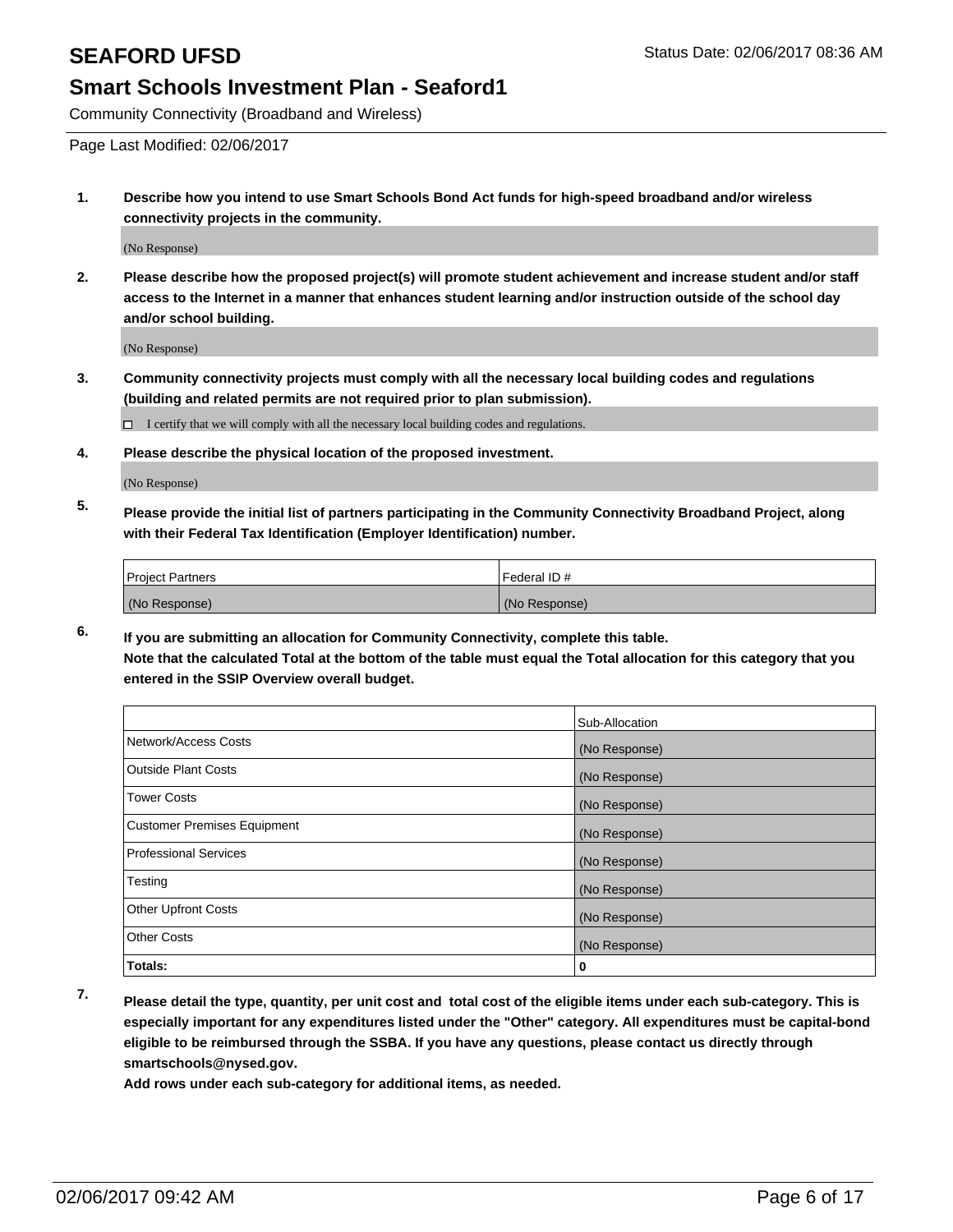Community Connectivity (Broadband and Wireless)

Page Last Modified: 02/06/2017

| Select the allowable expenditure | Item to be purchased | Quantity      | Cost per Item | <b>Total Cost</b> |
|----------------------------------|----------------------|---------------|---------------|-------------------|
| type.                            |                      |               |               |                   |
| Repeat to add another item under |                      |               |               |                   |
| each type.                       |                      |               |               |                   |
| (No Response)                    | (No Response)        | (No Response) | (No Response) | (No Response)     |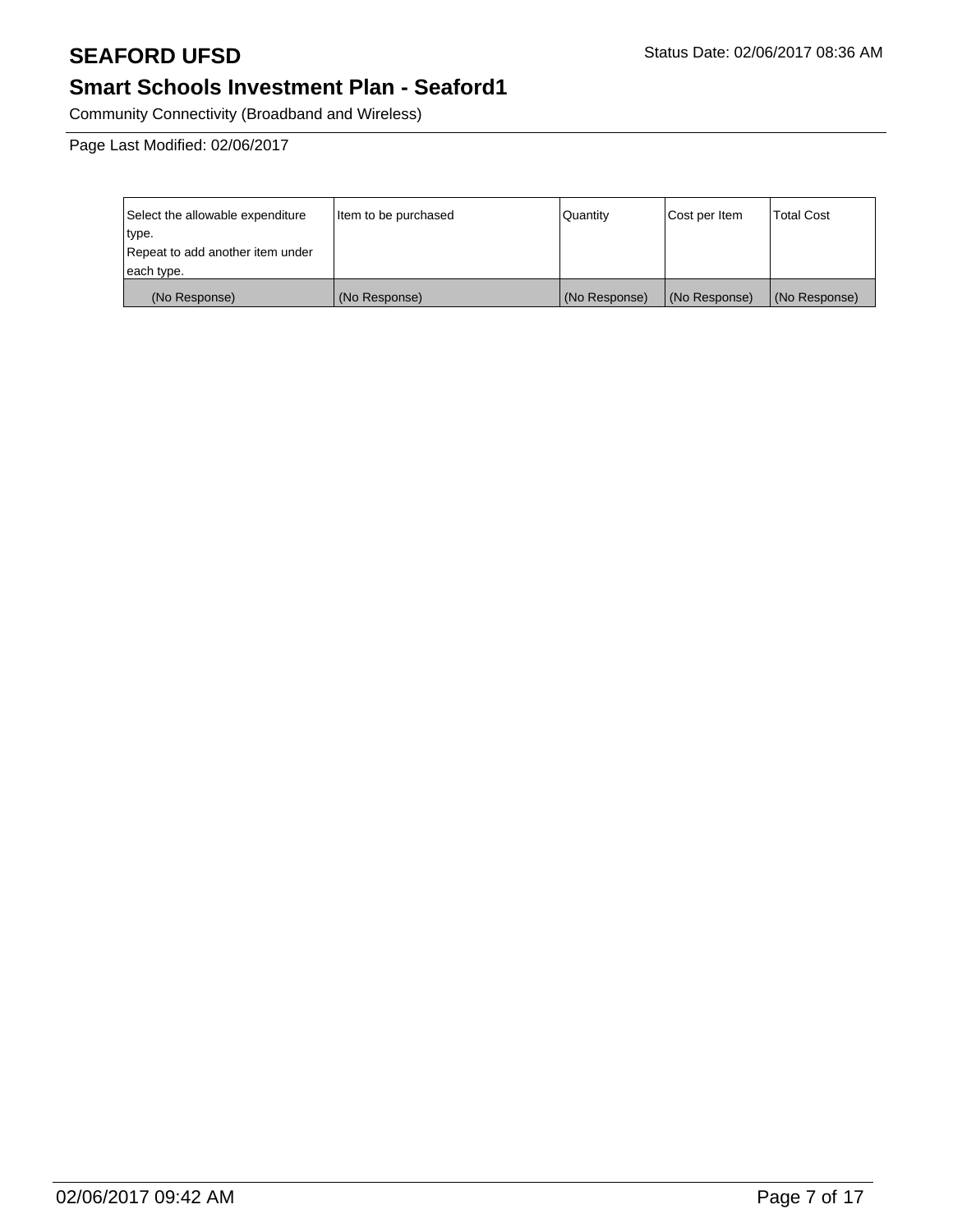Classroom Learning Technology

Page Last Modified: 12/01/2016

**1. In order for students and faculty to receive the maximum benefit from the technology made available under the Smart Schools Bond Act, their school buildings must possess sufficient connectivity infrastructure to ensure that devices can be used during the school day. Smart Schools Investment Plans must demonstrate that sufficient infrastructure that meets the Federal Communications Commission's 100 Mbps per 1,000 students standard currently exists in the buildings where new devices will be deployed, or is a planned use of a portion of Smart Schools Bond Act funds, or is under development through another funding source.**

**Smart Schools Bond Act funds used for technology infrastructure or classroom technology investments must increase the number of school buildings that meet or exceed the minimum speed standard of 100 Mbps per 1,000 students and staff within 12 months. This standard may be met on either a contracted 24/7 firm service or a "burstable" capability. If the standard is met under the burstable criteria, it must be:**

**1. Specifically codified in a service contract with a provider, and**

**2. Guaranteed to be available to all students and devices as needed, particularly during periods of high demand, such as computer-based testing (CBT) periods.**

**Please describe how your district already meets or is planning to meet this standard within 12 months of plan submission.**

(No Response)

- **1a. If a district believes that it will be impossible to meet this standard within 12 months, it may apply for a waiver of this requirement, as described on the Smart Schools website. The waiver must be filed and approved by SED prior to submitting this survey.**
	- $\Box$  By checking this box, you are certifying that the school district has an approved waiver of this requirement on file with the New York State Education Department.
- **2. Connectivity Speed Calculator (Required)**

|                         | Number of<br>Students | Multiply by<br>100 Kbps | Divide by 1000 Current Speed<br>to Convert to<br>Reauired<br>Speed in Mb | lin Mb           | <b>Expected</b><br>Speed to be<br>Attained Within Required<br>12 Months | <b>Expected Date</b><br>l When<br>Speed Will be<br>l Met |
|-------------------------|-----------------------|-------------------------|--------------------------------------------------------------------------|------------------|-------------------------------------------------------------------------|----------------------------------------------------------|
| <b>Calculated Speed</b> | (No<br>Response)      | (No Response)           | (No<br>Response)                                                         | (No<br>Response) | (No<br>Response)                                                        | l (No<br>Response)                                       |

**3. If the district wishes to have students and staff access the Internet from wireless devices within the school building, or in close proximity to it, it must first ensure that it has a robust Wi-Fi network in place that has sufficient bandwidth to meet user demand.**

**Please describe how you have quantified this demand and how you plan to meet this demand.**

(No Response)

**4. All New York State public school districts are required to complete and submit an Instructional Technology Plan survey to the New York State Education Department in compliance with Section 753 of the Education Law and per Part 100.12 of the Commissioner's Regulations.**

**Districts that include educational technology purchases as part of their Smart Schools Investment Plan must have a submitted and approved Instructional Technology Plan survey on file with the New York State Education Department.**

By checking this box, you are certifying that the school district has an approved Instructional Technology Plan survey on file with the New York State Education Department.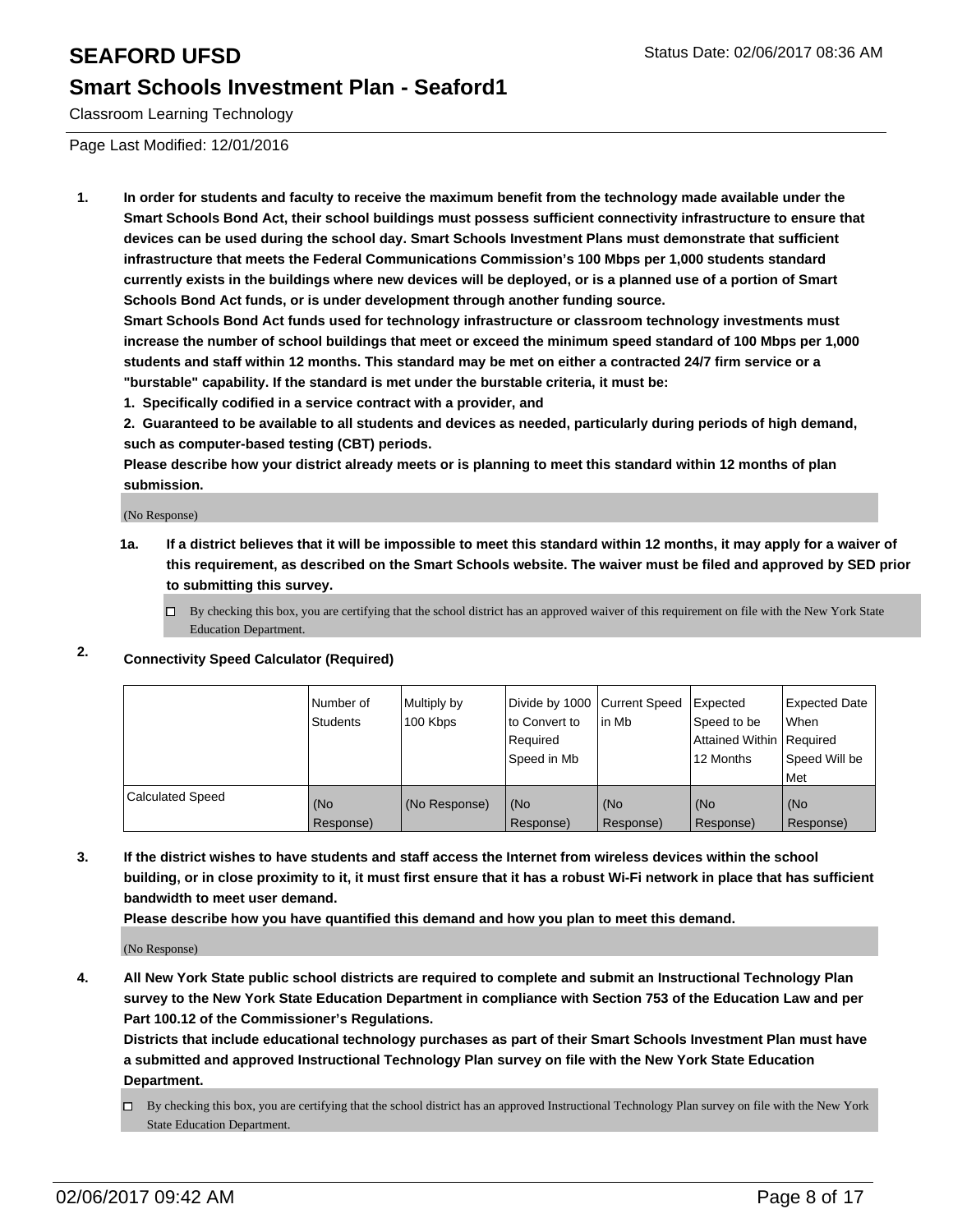Classroom Learning Technology

Page Last Modified: 12/01/2016

**5. Describe the devices you intend to purchase and their compatibility with existing or planned platforms or systems. Specifically address the adequacy of each facility's electrical, HVAC and other infrastructure necessary to install and support the operation of the planned technology.**

(No Response)

- **6. Describe how the proposed technology purchases will:**
	- **> enhance differentiated instruction;**
	- **> expand student learning inside and outside the classroom;**
	- **> benefit students with disabilities and English language learners; and**
	- **> contribute to the reduction of other learning gaps that have been identified within the district.**

**The expectation is that districts will place a priority on addressing the needs of students who struggle to succeed in a rigorous curriculum. Responses in this section should specifically address this concern and align with the district's Instructional Technology Plan (in particular Question 2 of E. Curriculum and Instruction: "Does the district's instructional technology plan address the needs of students with disabilities to ensure equitable access to instruction, materials and assessments?" and Question 3 of the same section: "Does the district's instructional technology plan address the provision of assistive technology specifically for students with disabilities to ensure access to and participation in the general curriculum?"**

(No Response)

**7. Where appropriate, describe how the proposed technology purchases will enhance ongoing communication with parents and other stakeholders and help the district facilitate technology-based regional partnerships, including distance learning and other efforts.**

(No Response)

**8. Describe the district's plan to provide professional development to ensure that administrators, teachers and staff can employ the technology purchased to enhance instruction successfully.**

**Note: This response should be aligned and expanded upon in accordance with your district's response to Question 1 of F. Professional Development of your Instructional Technology Plan: "Please provide a summary of professional development offered to teachers and staff, for the time period covered by this plan, to support technology to enhance teaching and learning. Please include topics, audience and method of delivery within your summary."**

(No Response)

- **9. Districts must contact the SUNY/CUNY teacher preparation program that supplies the largest number of the district's new teachers to request advice on innovative uses and best practices at the intersection of pedagogy and educational technology.**
	- By checking this box, you certify that you have contacted the SUNY/CUNY teacher preparation program that supplies the largest number of your new teachers to request advice on these issues.
	- **9a. Please enter the name of the SUNY or CUNY Institution that you contacted.**

(No Response)

**9b. Enter the primary Institution phone number.**

(No Response)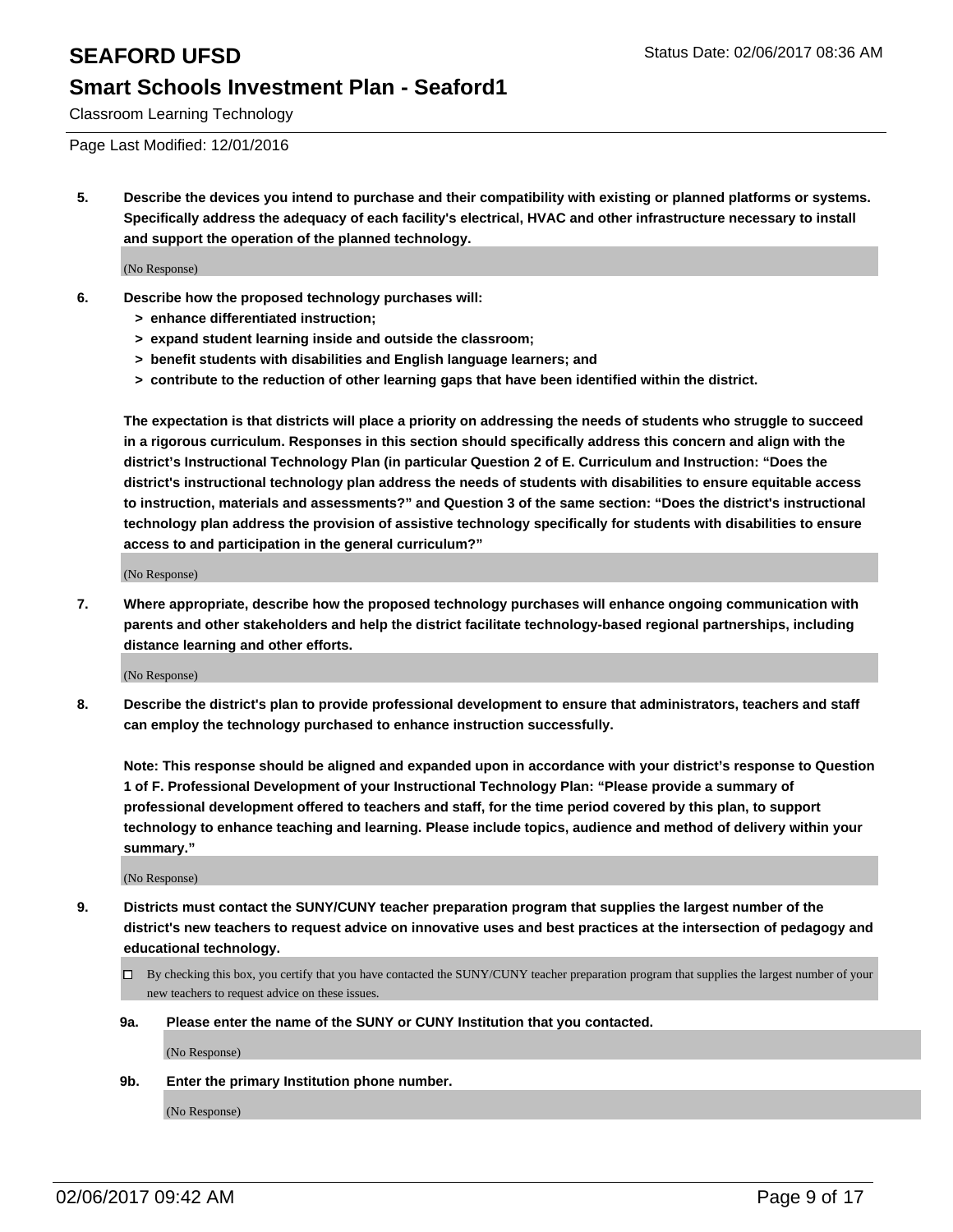Classroom Learning Technology

Page Last Modified: 12/01/2016

**9c. Enter the name of the contact person with whom you consulted and/or will be collaborating with on innovative uses of technology and best practices.**

(No Response)

**10. A district whose Smart Schools Investment Plan proposes the purchase of technology devices and other hardware must account for nonpublic schools in the district.**

**Are there nonpublic schools within your school district?**

Yes

 $\square$  No

**11. Nonpublic Classroom Technology Loan Calculator**

**The Smart Schools Bond Act provides that any Classroom Learning Technology purchases made using Smart Schools funds shall be lent, upon request, to nonpublic schools in the district. However, no school district shall be required to loan technology in amounts greater than the total obtained and spent on technology pursuant to the Smart Schools Bond Act and the value of such loan may not exceed the total of \$250 multiplied by the nonpublic school enrollment in the base year at the time of enactment. See:**

**http://www.p12.nysed.gov/mgtserv/smart\_schools/docs/Smart\_Schools\_Bond\_Act\_Guidance\_04.27.15\_Final.pdf.**

|                                         | 1. Classroom<br>Technology<br>Sub-allocation | 2. Public<br>Enrollment<br>$(2014 - 15)$ | 3. Nonpublic<br>Enrollment<br>$(2014 - 15)$                                                   | l 4. Sum of<br>l Public and<br>l Nonpublic<br>Enrollment | 5. Total Per<br>Pupil Sub-<br>lallocation | 6. Total<br>Nonpublic Loan<br>Amount |
|-----------------------------------------|----------------------------------------------|------------------------------------------|-----------------------------------------------------------------------------------------------|----------------------------------------------------------|-------------------------------------------|--------------------------------------|
| Calculated Nonpublic Loan<br>l Amount i |                                              |                                          | (No Response)   (No Response)   (No Response)   (No Response)   (No Response)   (No Response) |                                                          |                                           |                                      |

**12. To ensure the sustainability of technology purchases made with Smart Schools funds, districts must demonstrate a long-term plan to maintain and replace technology purchases supported by Smart Schools Bond Act funds. This sustainability plan shall demonstrate a district's capacity to support recurring costs of use that are ineligible for Smart Schools Bond Act funding such as device maintenance, technical support, Internet and wireless fees, maintenance of hotspots, staff professional development, building maintenance and the replacement of incidental items. Further, such a sustainability plan shall include a long-term plan for the replacement of purchased devices and equipment at the end of their useful life with other funding sources.**

 $\Box$  By checking this box, you certify that the district has a sustainability plan as described above.

**13. Districts must ensure that devices purchased with Smart Schools Bond funds will be distributed, prepared for use, maintained and supported appropriately. Districts must maintain detailed device inventories in accordance with generally accepted accounting principles.**

 $\Box$  By checking this box, you certify that the district has a distribution and inventory management plan and system in place.

**14. If you are submitting an allocation for Classroom Learning Technology complete this table. Note that the calculated Total at the bottom of the table must equal the Total allocation for this category that you entered in the SSIP Overview overall budget.**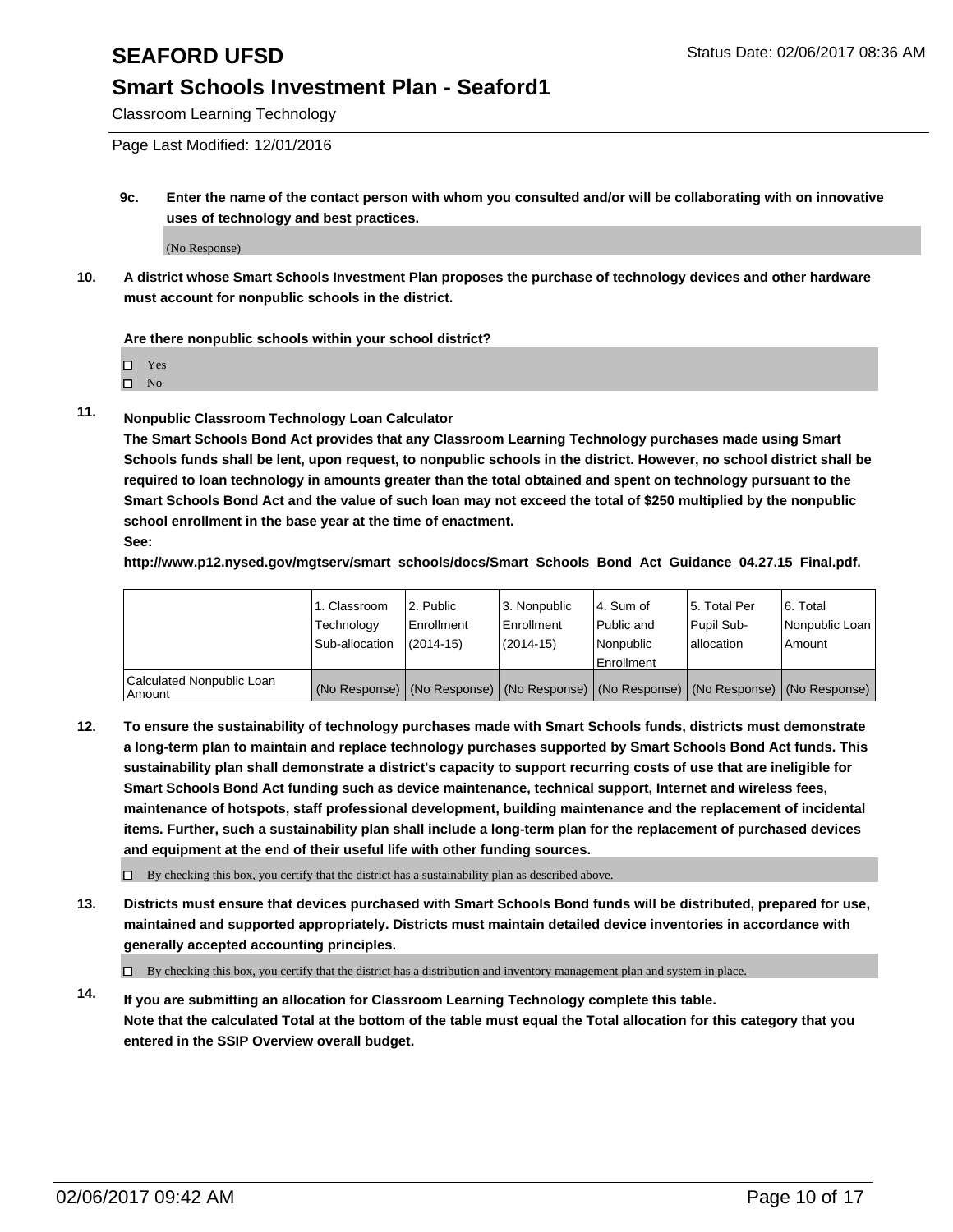Classroom Learning Technology

Page Last Modified: 12/01/2016

|                          | Sub-Allocation |
|--------------------------|----------------|
| Interactive Whiteboards  | (No Response)  |
| <b>Computer Servers</b>  | (No Response)  |
| <b>Desktop Computers</b> | (No Response)  |
| <b>Laptop Computers</b>  | (No Response)  |
| <b>Tablet Computers</b>  | (No Response)  |
| <b>Other Costs</b>       | (No Response)  |
| Totals:                  | 0              |

**15. Please detail the type, quantity, per unit cost and total cost of the eligible items under each sub-category. This is especially important for any expenditures listed under the "Other" category. All expenditures must be capital-bond eligible to be reimbursed through the SSBA. If you have any questions, please contact us directly through smartschools@nysed.gov.**

**Please specify in the "Item to be Purchased" field which specific expenditures and items are planned to meet the district's nonpublic loan requirement, if applicable.**

**NOTE: Wireless Access Points that will be loaned/purchased for nonpublic schools should ONLY be included in this category, not under School Connectivity, where public school districts would list them.**

| Select the allowable expenditure | Iltem to be Purchased | Quantity      | Cost per Item | <b>Total Cost</b> |
|----------------------------------|-----------------------|---------------|---------------|-------------------|
| ∣type.                           |                       |               |               |                   |
| Repeat to add another item under |                       |               |               |                   |
| each type.                       |                       |               |               |                   |
| (No Response)                    | (No Response)         | (No Response) | (No Response) | (No Response)     |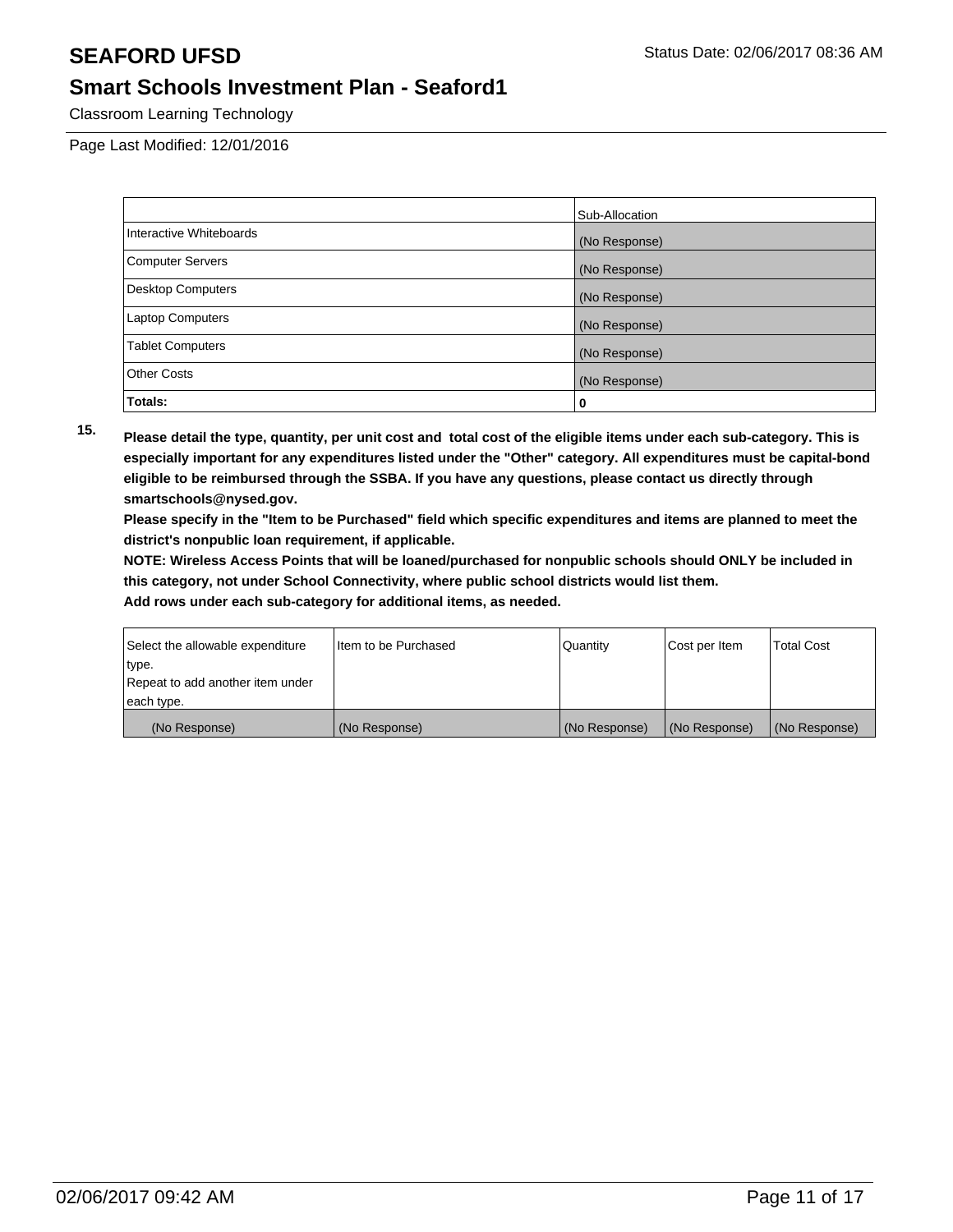Pre-Kindergarten Classrooms

Page Last Modified: 12/01/2016

**1. Provide information regarding how and where the district is currently serving pre-kindergarten students and justify the need for additional space with enrollment projections over 3 years.**

(No Response)

- **2. Describe the district's plan to construct, enhance or modernize education facilities to accommodate prekindergarten programs. Such plans must include:**
	- **Specific descriptions of what the district intends to do to each space;**
	- **An affirmation that pre-kindergarten classrooms will contain a minimum of 900 square feet per classroom;**
	- **The number of classrooms involved;**
	- **The approximate construction costs per classroom; and**
	- **Confirmation that the space is district-owned or has a long-term lease that exceeds the probable useful life of the improvements.**

(No Response)

**3. Smart Schools Bond Act funds may only be used for capital construction costs. Describe the type and amount of additional funds that will be required to support ineligible ongoing costs (e.g. instruction, supplies) associated with any additional pre-kindergarten classrooms that the district plans to add.**

(No Response)

**4. All plans and specifications for the erection, repair, enlargement or remodeling of school buildings in any public school district in the State must be reviewed and approved by the Commissioner. Districts that plan capital projects using their Smart Schools Bond Act funds will undergo a Preliminary Review Process by the Office of Facilities Planning.**

**Please indicate on a separate row each project number given to you by the Office of Facilities Planning.**

| Project Number |  |  |
|----------------|--|--|
| (No Response)  |  |  |

**5. If you have made an allocation for Pre-Kindergarten Classrooms, complete this table.**

**Note that the calculated Total at the bottom of the table must equal the Total allocation for this category that you entered in the SSIP Overview overall budget.**

|                                          | Sub-Allocation |
|------------------------------------------|----------------|
| Construct Pre-K Classrooms               | (No Response)  |
| Enhance/Modernize Educational Facilities | (No Response)  |
| <b>Other Costs</b>                       | (No Response)  |
| Totals:                                  |                |

**6. Please detail the type, quantity, per unit cost and total cost of the eligible items under each sub-category. This is especially important for any expenditures listed under the "Other" category. All expenditures must be capital-bond eligible to be reimbursed through the SSBA. If you have any questions, please contact us directly through smartschools@nysed.gov.**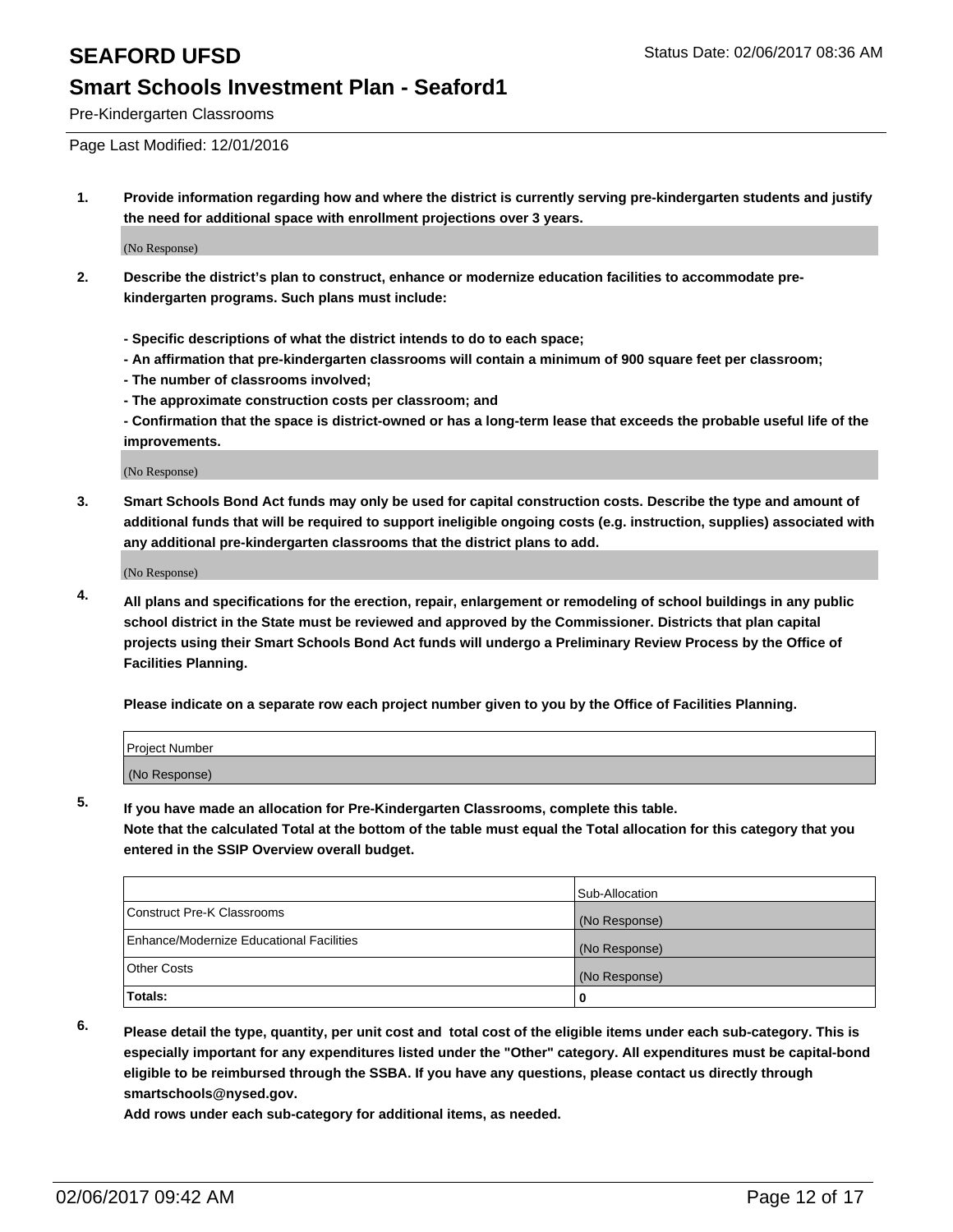Pre-Kindergarten Classrooms

Page Last Modified: 12/01/2016

| Select the allowable expenditure | Item to be purchased | Quantity      | Cost per Item | <b>Total Cost</b> |
|----------------------------------|----------------------|---------------|---------------|-------------------|
| type.                            |                      |               |               |                   |
| Repeat to add another item under |                      |               |               |                   |
| each type.                       |                      |               |               |                   |
| (No Response)                    | (No Response)        | (No Response) | (No Response) | (No Response)     |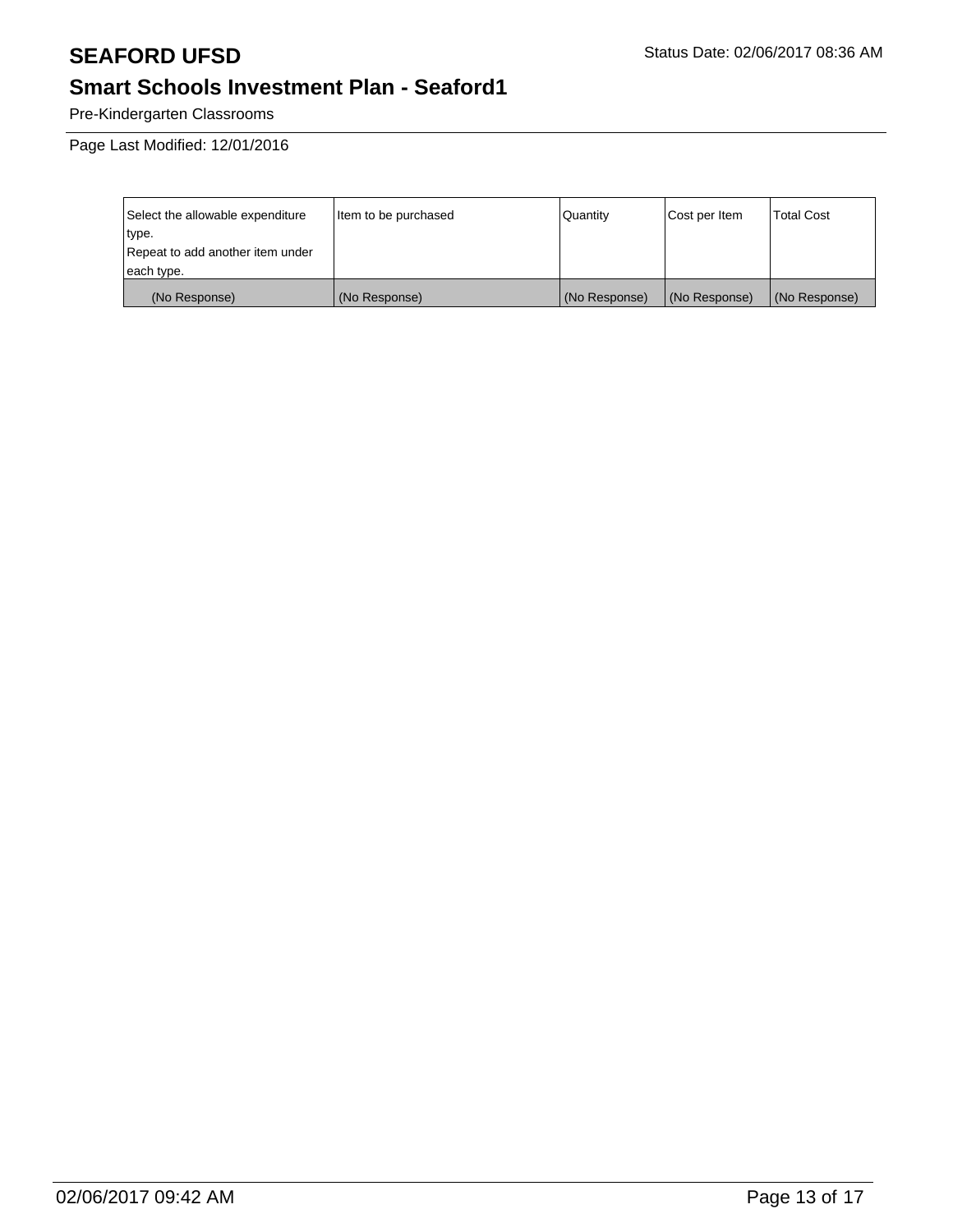Replace Transportable Classrooms

Page Last Modified: 09/16/2016

**1. Describe the district's plan to construct, enhance or modernize education facilities to provide high-quality instructional space by replacing transportable classrooms.**

(No Response)

**2. All plans and specifications for the erection, repair, enlargement or remodeling of school buildings in any public school district in the State must be reviewed and approved by the Commissioner. Districts that plan capital projects using their Smart Schools Bond Act funds will undergo a Preliminary Review Process by the Office of Facilities Planning.**

**Please indicate on a separate row each project number given to you by the Office of Facilities Planning.**

| <b>Project Number</b> |  |
|-----------------------|--|
| (No Response)         |  |

**3. For large projects that seek to blend Smart Schools Bond Act dollars with other funds, please note that Smart Schools Bond Act funds can be allocated on a pro rata basis depending on the number of new classrooms built that directly replace transportable classroom units.**

**If a district seeks to blend Smart Schools Bond Act dollars with other funds describe below what other funds are being used and what portion of the money will be Smart Schools Bond Act funds.**

(No Response)

**4. If you have made an allocation for Replace Transportable Classrooms, complete this table. Note that the calculated Total at the bottom of the table must equal the Total allocation for this category that you entered in the SSIP Overview overall budget.**

|                                                | Sub-Allocation |
|------------------------------------------------|----------------|
| Construct New Instructional Space              | (No Response)  |
| Enhance/Modernize Existing Instructional Space | (No Response)  |
| <b>Other Costs</b>                             | (No Response)  |
| Totals:                                        |                |

**5. Please detail the type, quantity, per unit cost and total cost of the eligible items under each sub-category. This is especially important for any expenditures listed under the "Other" category. All expenditures must be capital-bond eligible to be reimbursed through the SSBA. If you have any questions, please contact us directly through smartschools@nysed.gov.**

| Select the allowable expenditure | litem to be purchased | Quantity      | Cost per Item | <b>Total Cost</b> |
|----------------------------------|-----------------------|---------------|---------------|-------------------|
| type.                            |                       |               |               |                   |
| Repeat to add another item under |                       |               |               |                   |
| each type.                       |                       |               |               |                   |
| (No Response)                    | (No Response)         | (No Response) | (No Response) | (No Response)     |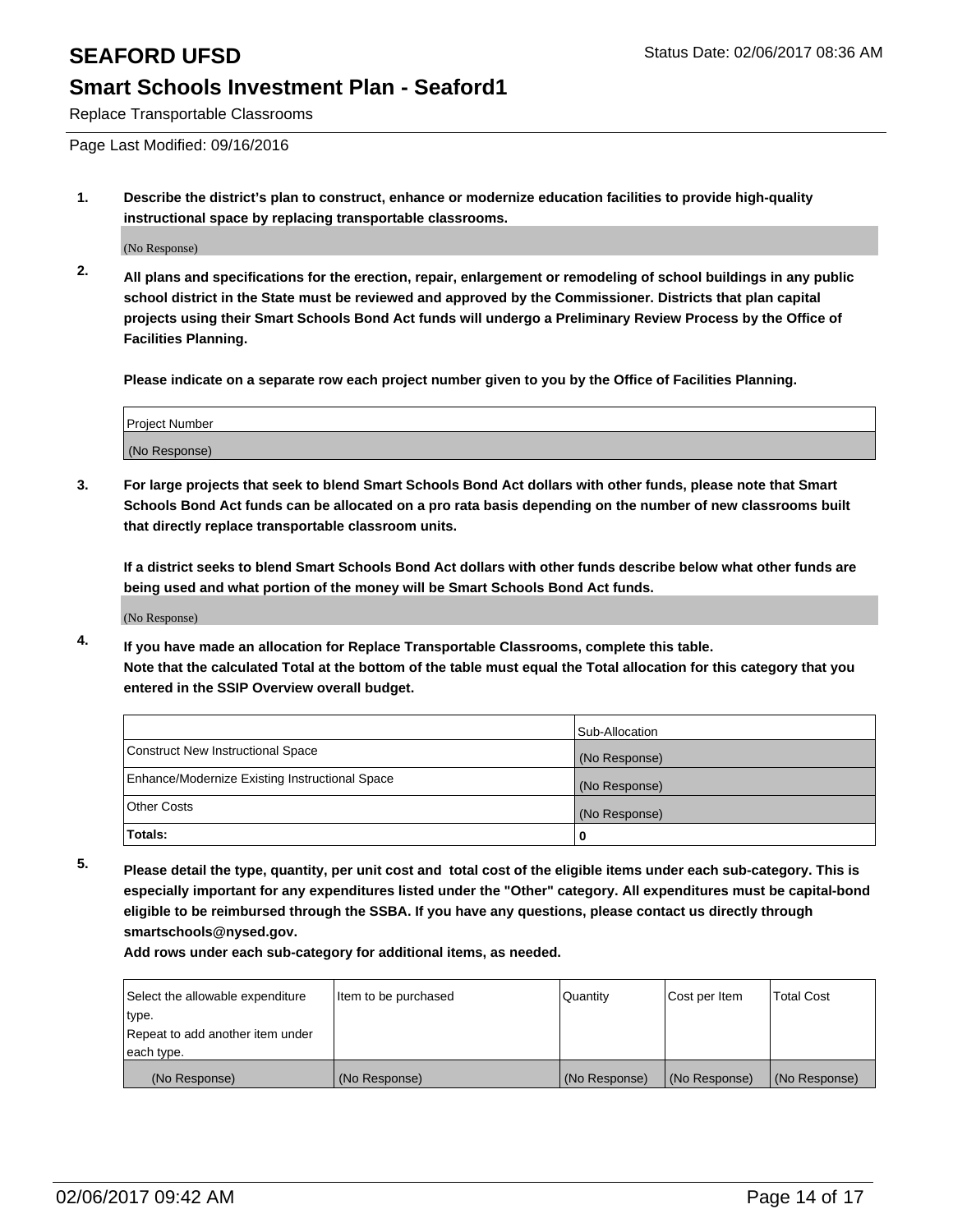High-Tech Security Features

Page Last Modified: 11/03/2016

**1. Describe how you intend to use Smart Schools Bond Act funds to install high-tech security features in school buildings and on school campuses.**

(No Response)

**2. All plans and specifications for the erection, repair, enlargement or remodeling of school buildings in any public school district in the State must be reviewed and approved by the Commissioner. Districts that plan capital projects using their Smart Schools Bond Act funds will undergo a Preliminary Review Process by the Office of Facilities Planning.** 

**Please indicate on a separate row each project number given to you by the Office of Facilities Planning.**

| Project Number |  |
|----------------|--|
| (No Response)  |  |

- **3. Was your project deemed eligible for streamlined Review?**
	- Yes
	- $\square$  No
- **4. Include the name and license number of the architect or engineer of record.**

| <sup>1</sup> Name | License Number |
|-------------------|----------------|
| (No Response)     | (No Response)  |

**5. If you have made an allocation for High-Tech Security Features, complete this table. Note that the calculated Total at the bottom of the table must equal the Total allocation for this category that you entered in the SSIP Overview overall budget.**

|                                                      | Sub-Allocation |
|------------------------------------------------------|----------------|
| Capital-Intensive Security Project (Standard Review) | (No Response)  |
| <b>Electronic Security System</b>                    | (No Response)  |
| <b>Entry Control System</b>                          | (No Response)  |
| Approved Door Hardening Project                      | (No Response)  |
| <b>Other Costs</b>                                   | (No Response)  |
| Totals:                                              | 0              |

**6. Please detail the type, quantity, per unit cost and total cost of the eligible items under each sub-category. This is especially important for any expenditures listed under the "Other" category. All expenditures must be capital-bond eligible to be reimbursed through the SSBA. If you have any questions, please contact us directly through smartschools@nysed.gov.**

| Select the allowable expenditure | Item to be purchased | Quantity      | Cost per Item | <b>Total Cost</b> |
|----------------------------------|----------------------|---------------|---------------|-------------------|
| type.                            |                      |               |               |                   |
| Repeat to add another item under |                      |               |               |                   |
| each type.                       |                      |               |               |                   |
| (No Response)                    | (No Response)        | (No Response) | (No Response) | (No Response)     |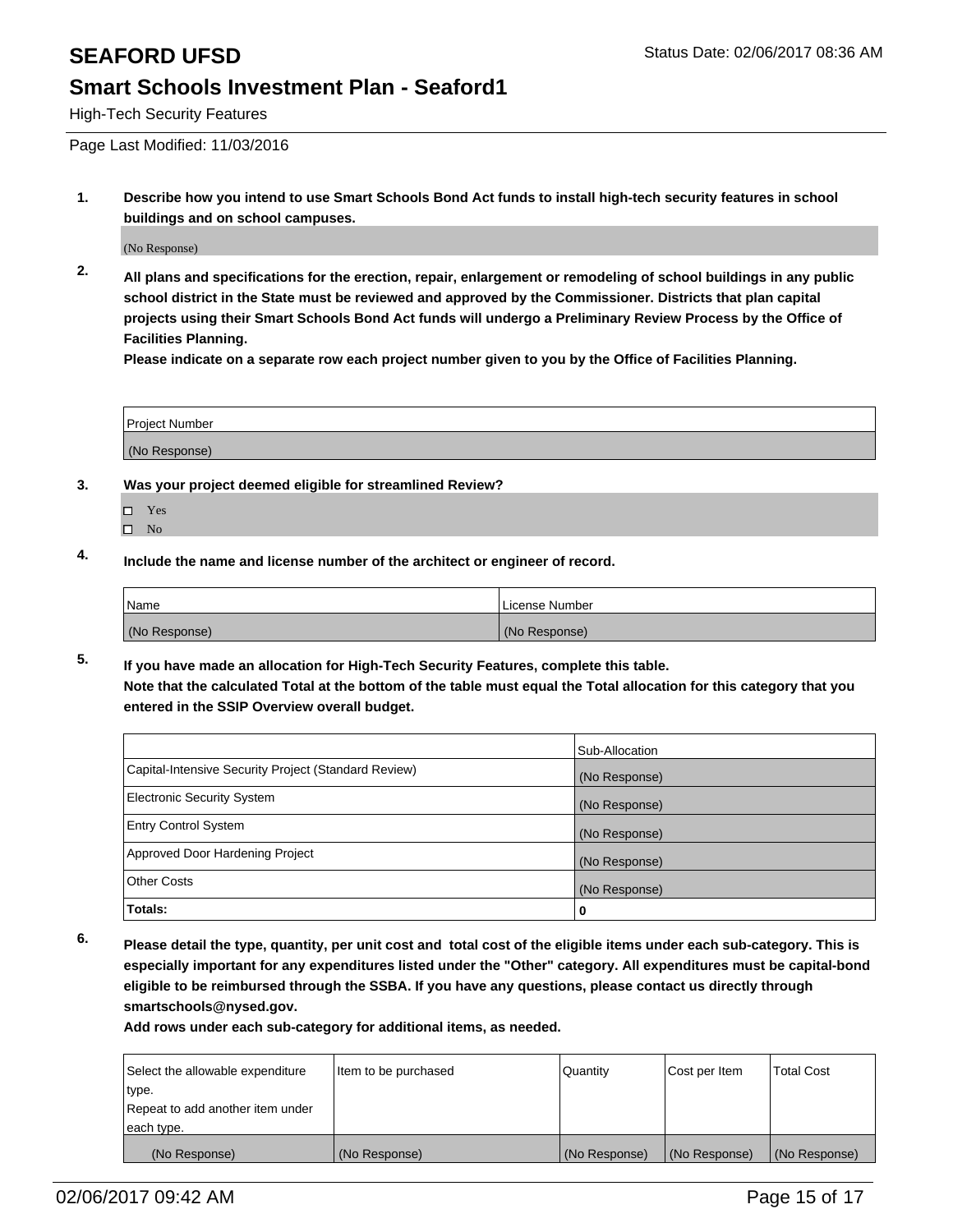# **SEAFORD UFSD** Status Date: 02/06/2017 08:36 AM **Smart Schools Investment Plan - Seaford1**

Report